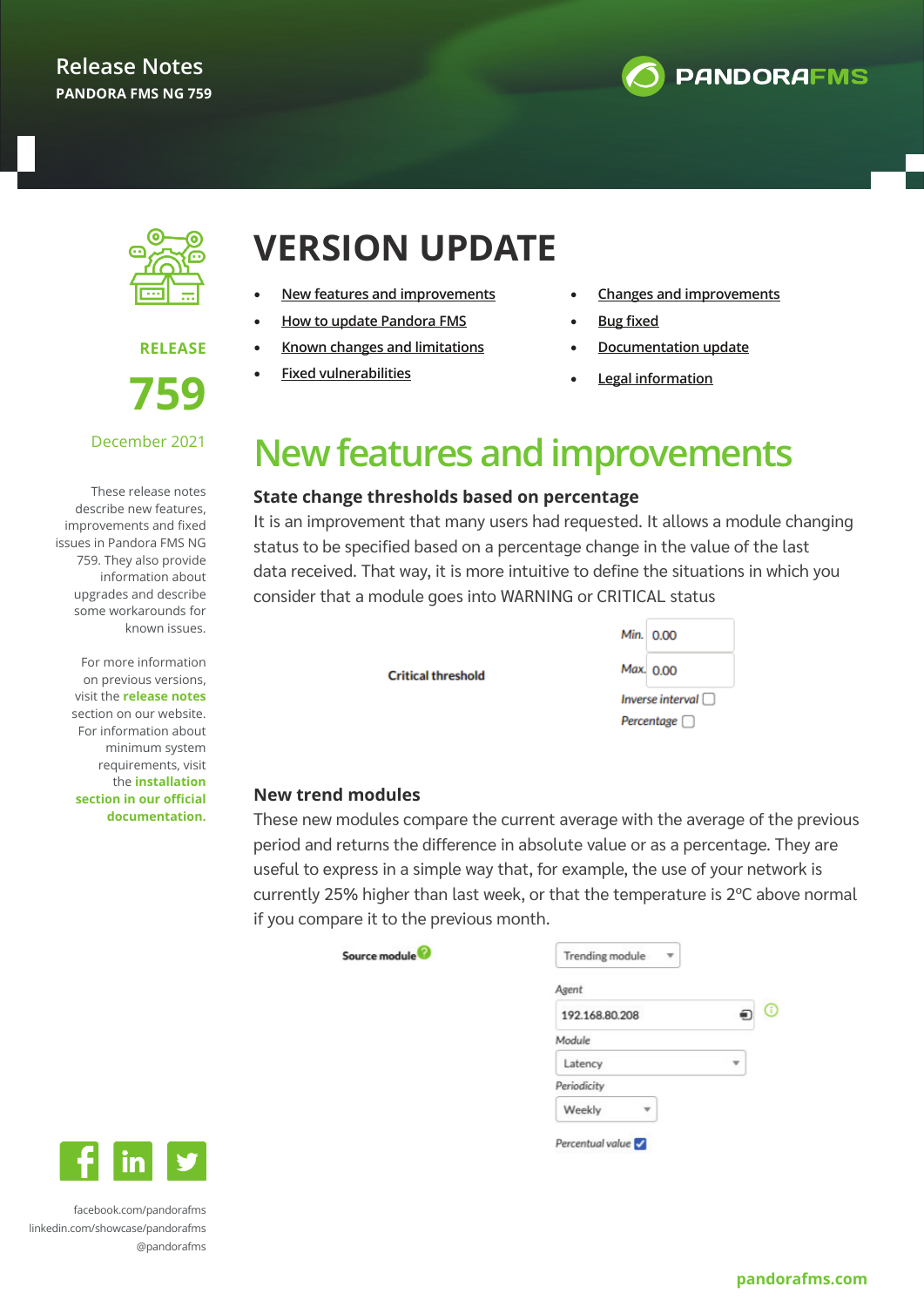

#### **How to update Pandora FMS**

There are several ways to update Pandora FMS console:

**Through Update**   $\mathbf{v}$ **Manager**, in Pandora FMS console itself, automatically (it requires console internet connection).

 $\boldsymbol{\Sigma}$ **Through Update Manager**, in Pandora FMS console itself, manually, through OUM update files.

**By manually installing**   $\mathbf{v}$ **packages** (rpm, deb...) and later updating the console through the web interface.

> The server will have to be manually updated through RPM or tarball packages.

You can find more information about Pandora FMS downloads on our website:

OpenSource version packages.

Enterprise version packages.

For detailed information and the steps to follow to update each item, classified by operating systems, go to our Wiki

### **Capacity planning modules**

It makes a prediction based on the time window specified by the user, assuming a more or less linear performance of the target module. This type of predictive modules allows you to find out how many days you have left until the disk is completely full, or the number of requests to the database that you will have within a month, if you continue as before. These modules replace the old prediction modules.

Source module<sup>2</sup>

| Agent                              |             |
|------------------------------------|-------------|
| Nodo2Manu                          | $\mathbb O$ |
| Module                             |             |
| DiskUsed /                         |             |
| Periodicity                        |             |
| Weekly                             |             |
| Calculation type                   |             |
| Calculation of days to reach limit |             |
| Limit value                        |             |
| 70                                 |             |

### **Network Configuration Manager**

We have improved the NCM features, now in addition to being able to execute commands manually on different devices, firmwares can be uploaded, configuration changes can be verified and backups can be scheduled.

|                                     | Monitoring / View / Network configuration<br>R1                                                                                                                                                                                                                                                                                                                                                                                                                                                                                                                                                              |                                      |             |                                                    |                     |           | 口全 米 凹 図 団 ■ 図 4 の              |            |                                                                                                                                                                                                                                                                                                                                                                                                                                                                                                                                                                     |            |           |
|-------------------------------------|--------------------------------------------------------------------------------------------------------------------------------------------------------------------------------------------------------------------------------------------------------------------------------------------------------------------------------------------------------------------------------------------------------------------------------------------------------------------------------------------------------------------------------------------------------------------------------------------------------------|--------------------------------------|-------------|----------------------------------------------------|---------------------|-----------|---------------------------------|------------|---------------------------------------------------------------------------------------------------------------------------------------------------------------------------------------------------------------------------------------------------------------------------------------------------------------------------------------------------------------------------------------------------------------------------------------------------------------------------------------------------------------------------------------------------------------------|------------|-----------|
| <b>O</b> Monitoring                 |                                                                                                                                                                                                                                                                                                                                                                                                                                                                                                                                                                                                              |                                      |             |                                                    |                     |           |                                 |            |                                                                                                                                                                                                                                                                                                                                                                                                                                                                                                                                                                     |            |           |
| Topology maps<br>Reporting          | R1                                                                                                                                                                                                                                                                                                                                                                                                                                                                                                                                                                                                           |                                      | $\tilde{z}$ | <b>DEVICE DETAILS</b>                              |                     |           |                                 |            |                                                                                                                                                                                                                                                                                                                                                                                                                                                                                                                                                                     |            |           |
| <b>Events</b>                       |                                                                                                                                                                                                                                                                                                                                                                                                                                                                                                                                                                                                              |                                      |             |                                                    |                     |           |                                 |            |                                                                                                                                                                                                                                                                                                                                                                                                                                                                                                                                                                     |            |           |
| Workspace                           | $\frac{14}{26}$ Cisco / 7200                                                                                                                                                                                                                                                                                                                                                                                                                                                                                                                                                                                 |                                      |             | Script type                                        | Henrit              |           | <b>Execution last timentany</b> |            |                                                                                                                                                                                                                                                                                                                                                                                                                                                                                                                                                                     | Options    |           |
| <b>父</b> Tools                      | <b>Q</b> 192.168.122.16                                                                                                                                                                                                                                                                                                                                                                                                                                                                                                                                                                                      |                                      |             | Text                                               |                     |           |                                 |            |                                                                                                                                                                                                                                                                                                                                                                                                                                                                                                                                                                     |            |           |
| Discovery                           |                                                                                                                                                                                                                                                                                                                                                                                                                                                                                                                                                                                                              |                                      |             | Diff between: backup - selected                    |                     |           | $\mathbf{x}$                    |            |                                                                                                                                                                                                                                                                                                                                                                                                                                                                                                                                                                     | $\circ$    |           |
| Resources                           | $\bullet$ Current f<br>00 -61.7 -61.7 00                                                                                                                                                                                                                                                                                                                                                                                                                                                                                                                                                                     |                                      |             |                                                    |                     |           |                                 |            |                                                                                                                                                                                                                                                                                                                                                                                                                                                                                                                                                                     | $\circ$    |           |
| Profiles                            | $61 - 8$<br>$\sqrt{C}$ cerhgura<br>62                                                                                                                                                                                                                                                                                                                                                                                                                                                                                                                                                                        |                                      |             | 61.<br>$\mathbf{r}$<br>62                          |                     |           |                                 | 57 seconds |                                                                                                                                                                                                                                                                                                                                                                                                                                                                                                                                                                     | $\circ$    |           |
| Configuration                       | ip tcp synwait-time 5<br>63<br>ip ssh time-out 60<br><b>Ell</b> Latest op-                                                                                                                                                                                                                                                                                                                                                                                                                                                                                                                                   |                                      |             | ip tcp synwait-time 5<br>63.<br>ip ssh time-out 60 |                     |           |                                 |            |                                                                                                                                                                                                                                                                                                                                                                                                                                                                                                                                                                     |            |           |
| <b>Alerts</b>                       |                                                                                                                                                                                                                                                                                                                                                                                                                                                                                                                                                                                                              | 64 - ip ssh authentication-retries 2 |             | 44 + ip ssh authentication retries &               |                     |           |                                 |            |                                                                                                                                                                                                                                                                                                                                                                                                                                                                                                                                                                     |            |           |
| E. Funnis                           | 65 ip ssh version 2<br>Script con<br>66                                                                                                                                                                                                                                                                                                                                                                                                                                                                                                                                                                      |                                      |             | 65<br>ip ssh version 2<br>$56 -$<br>n.             |                     |           |                                 |            |                                                                                                                                                                                                                                                                                                                                                                                                                                                                                                                                                                     | ÷          |           |
| <b>B</b> Servers                    | 67.14<br>Company<br>$-$                                                                                                                                                                                                                                                                                                                                                                                                                                                                                                                                                                                      |                                      |             | 67<br>$\rightarrow$<br>$k \rightarrow 1$           |                     |           |                                 |            |                                                                                                                                                                                                                                                                                                                                                                                                                                                                                                                                                                     |            |           |
| $0$ Setup                           |                                                                                                                                                                                                                                                                                                                                                                                                                                                                                                                                                                                                              |                                      |             |                                                    |                     |           |                                 |            |                                                                                                                                                                                                                                                                                                                                                                                                                                                                                                                                                                     |            |           |
| T Admin tools                       |                                                                                                                                                                                                                                                                                                                                                                                                                                                                                                                                                                                                              |                                      |             |                                                    |                     | Ok        |                                 |            |                                                                                                                                                                                                                                                                                                                                                                                                                                                                                                                                                                     |            |           |
| Links                               |                                                                                                                                                                                                                                                                                                                                                                                                                                                                                                                                                                                                              |                                      |             |                                                    |                     |           |                                 |            |                                                                                                                                                                                                                                                                                                                                                                                                                                                                                                                                                                     |            |           |
| Update manager                      | $\vee$ Configurations registry                                                                                                                                                                                                                                                                                                                                                                                                                                                                                                                                                                               |                                      |             |                                                    |                     |           |                                 |            |                                                                                                                                                                                                                                                                                                                                                                                                                                                                                                                                                                     |            |           |
| <b>III</b> Module library           | Configuration timestamp<br><b>Diff</b>                                                                                                                                                                                                                                                                                                                                                                                                                                                                                                                                                                       |                                      |             |                                                    |                     |           |                                 |            |                                                                                                                                                                                                                                                                                                                                                                                                                                                                                                                                                                     |            | Actions   |
|                                     | $2 seconds$ $\odot$                                                                                                                                                                                                                                                                                                                                                                                                                                                                                                                                                                                          | Compare with current backup          |             |                                                    |                     |           |                                 |            |                                                                                                                                                                                                                                                                                                                                                                                                                                                                                                                                                                     |            | $-11$     |
|                                     |                                                                                                                                                                                                                                                                                                                                                                                                                                                                                                                                                                                                              |                                      |             |                                                    |                     |           |                                 |            |                                                                                                                                                                                                                                                                                                                                                                                                                                                                                                                                                                     |            |           |
|                                     |                                                                                                                                                                                                                                                                                                                                                                                                                                                                                                                                                                                                              |                                      |             |                                                    |                     |           |                                 |            |                                                                                                                                                                                                                                                                                                                                                                                                                                                                                                                                                                     |            |           |
|                                     | 57 seconds                                                                                                                                                                                                                                                                                                                                                                                                                                                                                                                                                                                                   | No changes with current backup       |             |                                                    |                     |           |                                 |            |                                                                                                                                                                                                                                                                                                                                                                                                                                                                                                                                                                     |            | $\bullet$ |
|                                     | 11 minutes 17 seconds                                                                                                                                                                                                                                                                                                                                                                                                                                                                                                                                                                                        | No changes with current backup       |             |                                                    |                     |           |                                 |            |                                                                                                                                                                                                                                                                                                                                                                                                                                                                                                                                                                     |            | $\bullet$ |
| <b>PANDORAFMS</b>                   | Pandora FMS<br>the Flexible Monitoring System<br>Manitoring / View / Network configuration                                                                                                                                                                                                                                                                                                                                                                                                                                                                                                                   |                                      |             | Enterleywords Q<br>Customize script execution      | $\pmb{\times}$<br>宝 | $\ast$    | ◫<br>因                          | 固          | $\begin{array}{c}\n\bigcirc\\ \bullet\\ \end{array}\n\quad\n\begin{array}{c}\n\bullet\\ \bullet\\ \end{array}\n\quad\n\begin{array}{c}\n\bullet\\ \bullet\\ \end{array}\n\quad\n\begin{array}{c}\n\bullet\\ \bullet\\ \end{array}\n\quad\n\begin{array}{c}\n\bullet\\ \bullet\\ \end{array}\n\quad\n\begin{array}{c}\n\bullet\\ \bullet\\ \end{array}\n\quad\n\begin{array}{c}\n\bullet\\ \bullet\\ \end{array}\n\quad\n\begin{array}{c}\n\bullet\\ \bullet\\ \end{array}\n\quad\n\begin{array}{c}\n\bullet\\ \bullet\\ \end{$<br>团<br>$\qquad \qquad \blacksquare$ |            | ⊕         |
| Monitoring<br>Topology maps         | R1                                                                                                                                                                                                                                                                                                                                                                                                                                                                                                                                                                                                           | Customize execution                  |             |                                                    |                     |           |                                 |            |                                                                                                                                                                                                                                                                                                                                                                                                                                                                                                                                                                     |            |           |
| Reporting                           | R1                                                                                                                                                                                                                                                                                                                                                                                                                                                                                                                                                                                                           | enable                               |             |                                                    |                     |           |                                 |            |                                                                                                                                                                                                                                                                                                                                                                                                                                                                                                                                                                     |            |           |
| <b>E</b> Fuents                     |                                                                                                                                                                                                                                                                                                                                                                                                                                                                                                                                                                                                              | expect assumed."<br>enablepass.      |             |                                                    | ı                   |           | <b>Execution last timestang</b> |            |                                                                                                                                                                                                                                                                                                                                                                                                                                                                                                                                                                     | Options    |           |
| Workspace                           | Cisco / 7200                                                                                                                                                                                                                                                                                                                                                                                                                                                                                                                                                                                                 | configure terminal<br>$\n  than 2\n$ |             |                                                    |                     |           | ÷                               |            |                                                                                                                                                                                                                                                                                                                                                                                                                                                                                                                                                                     | $\omega$   |           |
| $%$ Tools                           | ● 192.168.122.16                                                                                                                                                                                                                                                                                                                                                                                                                                                                                                                                                                                             | name sales<br>when 3                 |             |                                                    |                     |           | 7 minutes 53 seconds            |            |                                                                                                                                                                                                                                                                                                                                                                                                                                                                                                                                                                     | $\circ$    |           |
| A Discovery                         | Current firmware version: Unknown                                                                                                                                                                                                                                                                                                                                                                                                                                                                                                                                                                            | name r&d                             |             |                                                    |                     |           |                                 |            |                                                                                                                                                                                                                                                                                                                                                                                                                                                                                                                                                                     |            |           |
| Resources                           | $\swarrow$ Configuration backup present, 7 minutes                                                                                                                                                                                                                                                                                                                                                                                                                                                                                                                                                           | eik                                  |             |                                                    | ÷                   |           |                                 |            |                                                                                                                                                                                                                                                                                                                                                                                                                                                                                                                                                                     | $\circ$    |           |
| A Profiles                          |                                                                                                                                                                                                                                                                                                                                                                                                                                                                                                                                                                                                              |                                      |             |                                                    |                     |           | $\alpha$                        |            |                                                                                                                                                                                                                                                                                                                                                                                                                                                                                                                                                                     | $\circ$    |           |
| Configuration                       | $\fbox{\parbox{1.5cm} {\begin{tabular}{ c c } \hline \quad \quad & \quad \quad & \quad \quad & \quad \quad \\ \hline \quad \quad & \quad \quad & \quad \quad & \quad \quad \\ \hline \quad \quad & \quad \quad & \quad \quad & \quad \quad \\ \hline \quad \quad & \quad \quad & \quad \quad \\ \hline \quad \quad & \quad \quad & \quad \quad \\ \hline \quad \quad & \quad \quad & \quad \quad \\ \hline \end{tabular}}\hline \quad \quad \quad & \quad \quad & \quad \quad \\ \hline \quad \quad & \quad \quad & \quad \quad \\ \hline \quad \quad & \quad \quad & \quad \quad \\ \hline \quad \quad & \$ |                                      |             | Cancel<br>Execute                                  |                     |           |                                 |            |                                                                                                                                                                                                                                                                                                                                                                                                                                                                                                                                                                     | $\epsilon$ |           |
| Alerty                              | Script executions queued: 1                                                                                                                                                                                                                                                                                                                                                                                                                                                                                                                                                                                  |                                      |             | Send firmware                                      |                     |           | ç                               |            |                                                                                                                                                                                                                                                                                                                                                                                                                                                                                                                                                                     |            |           |
| <b>Davids</b>                       |                                                                                                                                                                                                                                                                                                                                                                                                                                                                                                                                                                                                              |                                      |             | Configuration backup status                        |                     |           | 7 minutes 53 seconds            |            |                                                                                                                                                                                                                                                                                                                                                                                                                                                                                                                                                                     |            |           |
| 图 Servers                           | Configuration backup schedule: Weekly                                                                                                                                                                                                                                                                                                                                                                                                                                                                                                                                                                        |                                      |             | Execute snippet<br>VLAN sample                     | $^\mathrm{v}$       | Preview > |                                 |            |                                                                                                                                                                                                                                                                                                                                                                                                                                                                                                                                                                     |            |           |
| Setup                               |                                                                                                                                                                                                                                                                                                                                                                                                                                                                                                                                                                                                              |                                      |             |                                                    |                     |           |                                 |            |                                                                                                                                                                                                                                                                                                                                                                                                                                                                                                                                                                     |            |           |
| $\overline{\mathbf{d}}$ Adminitools |                                                                                                                                                                                                                                                                                                                                                                                                                                                                                                                                                                                                              |                                      |             |                                                    |                     |           |                                 |            |                                                                                                                                                                                                                                                                                                                                                                                                                                                                                                                                                                     |            |           |
| Links                               | Configurations registry                                                                                                                                                                                                                                                                                                                                                                                                                                                                                                                                                                                      |                                      |             |                                                    |                     |           |                                 |            |                                                                                                                                                                                                                                                                                                                                                                                                                                                                                                                                                                     |            |           |
| <b>C</b> Update manager             | Configuration timestamp<br>Diff                                                                                                                                                                                                                                                                                                                                                                                                                                                                                                                                                                              |                                      |             |                                                    |                     |           |                                 |            |                                                                                                                                                                                                                                                                                                                                                                                                                                                                                                                                                                     |            | Actions   |

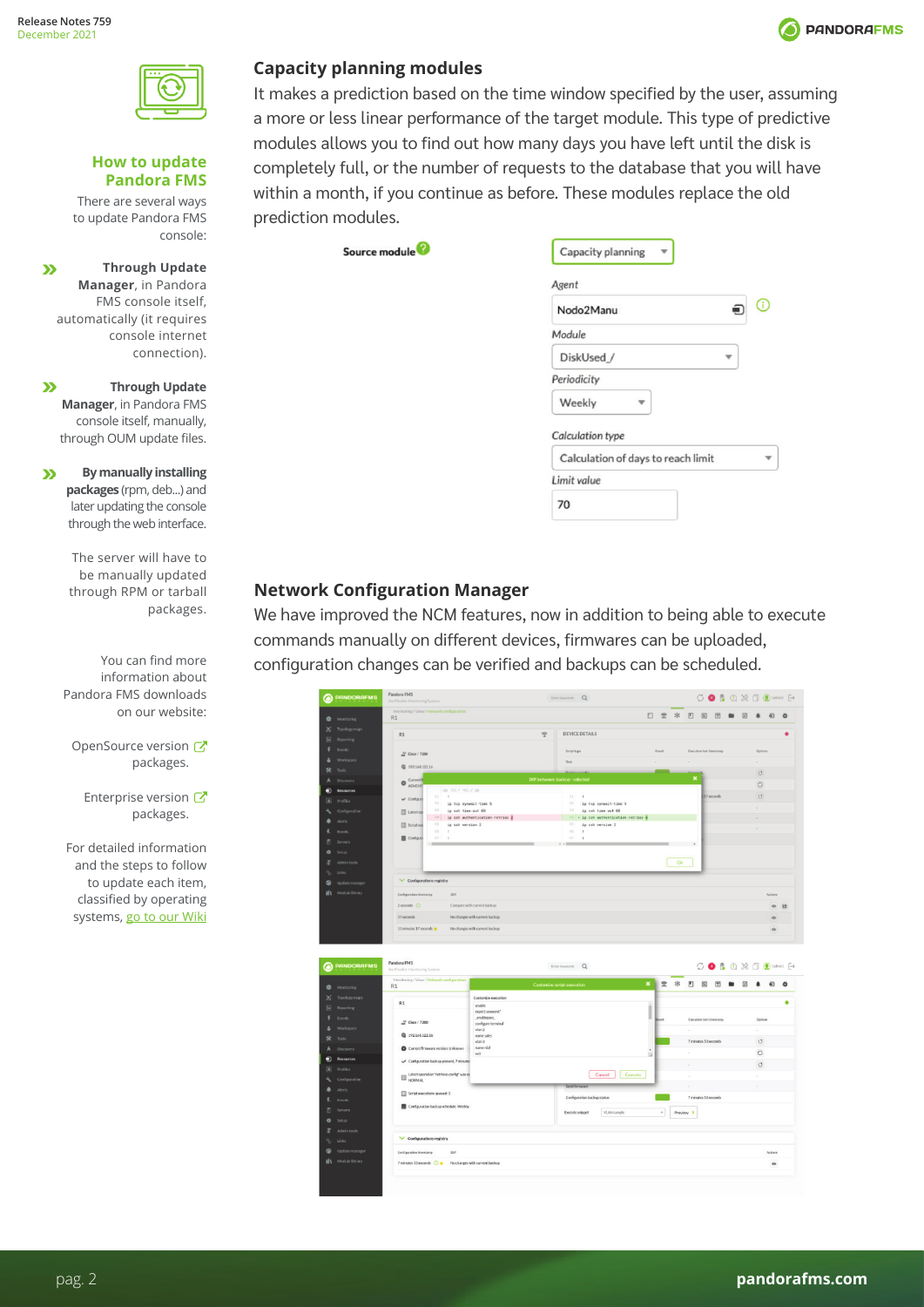

## **Other resources for your interest**

- Documentation of  $\mathbb{Z}$ Pandora FMS online
	- Plugin Library **T**
- Pandora FMS official C technical support

### **More IPAM improvements**

Following in the wake of the previous release, we add some additional features to our IPAM such as defining SITES, isolated islands that allow duplicate addresses. We also added the possibility of defining a location of a previous list, ordering the lists, editing from the supernet browser and more improvements have also been incorporated.

## **Editor of special days in Metaconsole**

The special days editor has been added and the way to assign special days to alert definition has been improved, making it more intuitive.

| <b>CONTRACTOR AND CONTRACTOR</b><br><b>iCalendar(.ics)</b> file<br>Displayrange: [Default] << (2021) >> | Seleccionar archivo Ningún archivo seleccionado | Same day of the week<br>Friday<br>$\sim$ |                                                                            | Group<br>Please select.   |                           | $\overline{\phantom{0}}$ | Overwrite (     |                 | 22 / 回 年 冬 年<br>Upload > |  |
|---------------------------------------------------------------------------------------------------------|-------------------------------------------------|------------------------------------------|----------------------------------------------------------------------------|---------------------------|---------------------------|--------------------------|-----------------|-----------------|--------------------------|--|
|                                                                                                         |                                                 |                                          | November / 2021                                                            |                           |                           |                          |                 |                 |                          |  |
| Sun                                                                                                     | Mon                                             | Tue                                      | Wed                                                                        |                           | Thu                       |                          | Fri             | sat             |                          |  |
|                                                                                                         | $\bullet$                                       | 20                                       | 30<br><b>BO</b> As Holidays<br><b>D</b> As Monday<br><b>DE O</b> As Sunday | $Q \neq 40$<br>$Q \neq 0$ | Q / B <b>BO</b> As Monday | $Q \neq 0$ 50            |                 | 60              |                          |  |
| 7 <sub>o</sub>                                                                                          | 80                                              | 9 <sub>o</sub>                           | 10 <sub>o</sub>                                                            |                           | 11 <sub>O</sub>           |                          | 12 <sub>o</sub> | 13 <sub>o</sub> |                          |  |

## **Auto-enforcement of policies by group**

A system of automatic application of policies has been designed so that groups can be assigned policies and when a new agent is added to the group, the associated policies are applied automatically. This improves current auto-provisioning operations and enables large amounts of agents to be handled quickly.

## **Metaconsole inventory**

Inventory display feature has been added to the Metaconsole.

| <b>PANDORAFMS</b>                                                                                                            | <b>PandoraFMS Metaconsole</b><br>Centralized operation console                                                                                                                    |                                                                                                      | Starch.                                                                                              |                                                                                              | $\alpha$                                                                                                                                       |                   | $\theta$ <b>B</b> $\theta$ <b>@</b> toward $\theta$                                                                                                                                                                      |
|------------------------------------------------------------------------------------------------------------------------------|-----------------------------------------------------------------------------------------------------------------------------------------------------------------------------------|------------------------------------------------------------------------------------------------------|------------------------------------------------------------------------------------------------------|----------------------------------------------------------------------------------------------|------------------------------------------------------------------------------------------------------------------------------------------------|-------------------|--------------------------------------------------------------------------------------------------------------------------------------------------------------------------------------------------------------------------|
| ٠<br>Monitoring<br>٠<br>Events<br>۰<br><b>Roports</b><br>$\bullet$<br>Services<br>$\Box$<br>Screens<br>n<br>Alertcorrelation | Trenview Tackicalview Groupview Alertsview Monitorsview Customfieldsview Energies<br>Server<br>note-1-panderates'<br>A<br>Group<br>nodo-1-pandoralms agent (nodo-1-pa @)<br>Agent | $\alpha$<br>$\sim$                                                                                   | Wesst                                                                                                | Module<br>Search                                                                             | A3                                                                                                                                             | $\sim$            | teach Q                                                                                                                                                                                                                  |
| ۰<br>Centralised management<br>$\mathbf{a}_\bullet$<br>Setse                                                                 | Last<br>Date<br>$\sim$                                                                                                                                                            |                                                                                                      |                                                                                                      | Order by agent<br>Pilesyster (3 (2021-11-50 09:32:18)                                        | $\Omega$                                                                                                                                       |                   |                                                                                                                                                                                                                          |
| <b>El Extensions</b>                                                                                                         | Agent<br>nodo-1-pandoraltys agent                                                                                                                                                 | Drvice<br>overtay<br>brant's<br>triph<br>shee<br>Abrurback 1<br>tracts<br>tracts<br>brach.<br>trants | Free size<br>945<br>$\circ$<br>$\circ$<br>$\circ$<br>945<br>$\circ$<br>$\circ$<br>$\circ$<br>$\circ$ | Total size<br>1246<br>A <sub>EM</sub><br>7.96<br>ABA<br>1240<br>7.95<br>7,96<br>7.95<br>7.96 | Mountpoint<br>$\mathcal{L}$<br>Alex<br>Avv/tytaroup<br>Afewfalen<br>Amplpandorates<br>Aproclassoord<br>Aprochesi<br>Aprochesi<br>Avy Terrorate |                   | Timestamp<br>2021-11-10 15:37:10<br>2021-11-10 15:37:18<br>2021-11-10 15:37:10<br>2021-11-10 15:37:18<br>2021-11-10 15:37:10<br>2021-11-10 13:37:18<br>2021-11-10 15:37:10<br>2021-11-10 15:37:18<br>2021-11-10 15:37:10 |
|                                                                                                                              | Agent<br>nodo-1-pandorativs agent                                                                                                                                                 | Total 9                                                                                              | root                                                                                                 | Users (5) (2021-11-1009-32:18)<br>Usamana<br>Rode: (3 0021-11-1009.32.10)                    | Timestangs<br>2021-11-10 15:37:18                                                                                                              |                   |                                                                                                                                                                                                                          |
|                                                                                                                              | Apont<br>nodo-1-pandorativs agent                                                                                                                                                 | Destination<br>detault                                                                               | Mark<br>Gateway<br>0000<br>gateway                                                                   | Flam<br>UG.                                                                                  | Metric<br>Use<br>$\alpha$<br>$\alpha$                                                                                                          | Interface<br>etio | Timestano<br>2021-11-30 13:37:18                                                                                                                                                                                         |

## **Secondary IP macros in network components and plugin**

From now on, through the address n macro you may use any of the secondary (or successive) IP's of an agent in network modules or remote plugins.

**PANDORAFMS**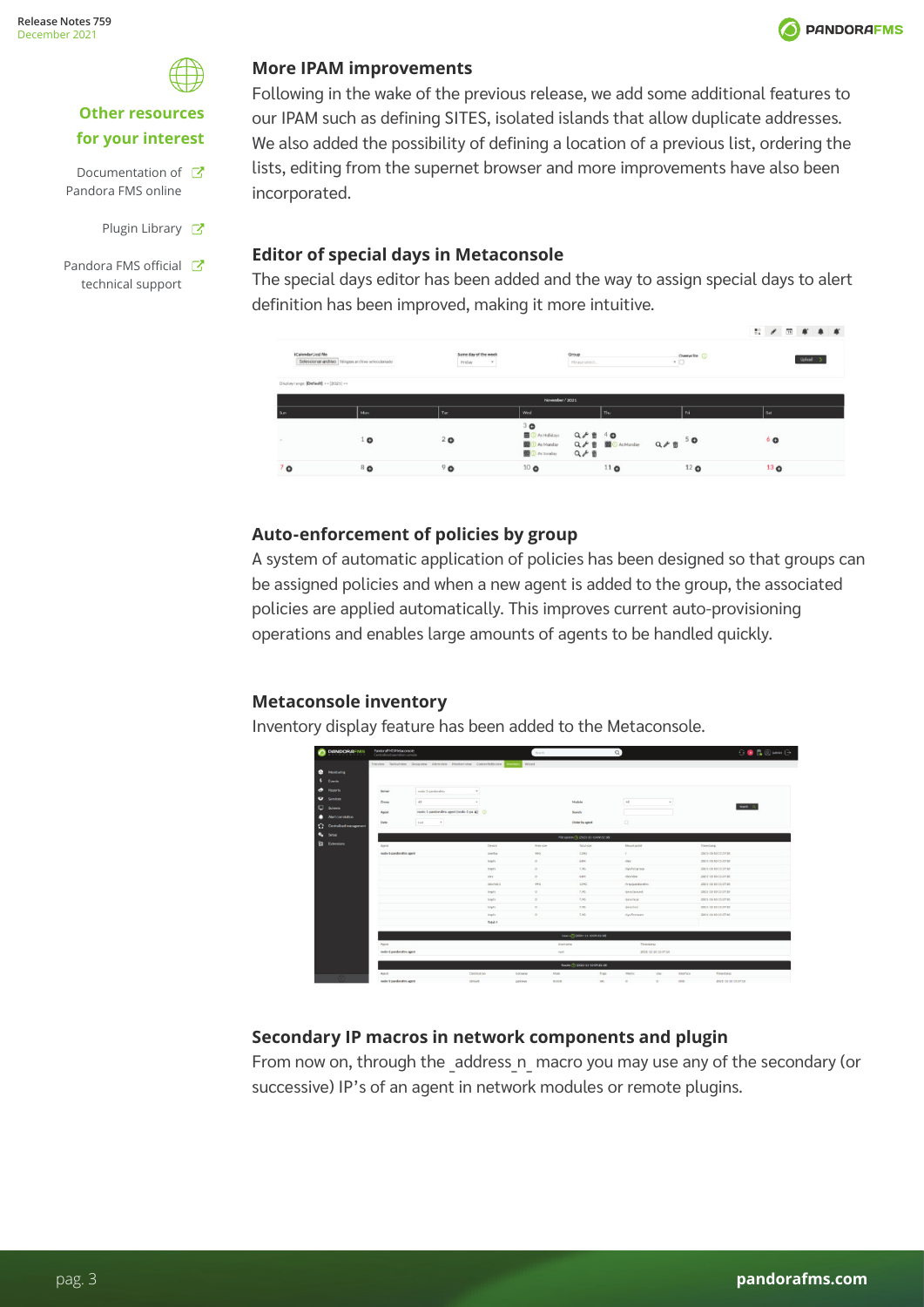

#### <span id="page-3-0"></span>**New features and improvements**

### **New alert action history report.**

It complements the existing event or alert reports, offering the details of what action (send email, SMS, log) for each alert launched on an agent/module. It is based on events (which now save that information when an alert is fired).

| <b>Actions alert report</b> | <b>Actions</b>          |                      | (1 days) From: December 12, 2021, 5:54 pm<br>To: December 13, 2021, 5:54 pm |
|-----------------------------|-------------------------|----------------------|-----------------------------------------------------------------------------|
| agent                       | <b>Monitoring Event</b> | <b>Restart agent</b> | <b>Mail to Admin</b>                                                        |
| Agente 10                   | $\mathbf 0$             | $\mathbf 0$          | $\overline{2}$                                                              |
| Agente AN10D                | 0                       | $\mathbf 0$          | $\overline{\mathbf{2}}$                                                     |
| Agente KF28A                | 0                       | $\mathbf 0$          | $\overline{2}$                                                              |
| Agente LOB9A                | $\mathbf 0$             | $\Omega$             | $\overline{2}$                                                              |
| Agente I87DA                | 4                       | $\circ$              | $\mathbf{1}$                                                                |
| Agente XZ78A                | $\mathbf 0$             | $\overline{4}$       | 5                                                                           |

# **Known changes and limitations**

Modified the elimination of a Metaconsole node. Once the deletion warning message has been accepted, a normal node license will have to be entered in the node and all the replication options between node and Metaconsole will be deactivated, where it will be necessary to re-centralize again if the node is to be re-associated to the Metaconsole.

When a module is unlinked in a policy, which has a policy alert included, this alert will also be unlinked from the policy to be able to make the modifications you want.

# **Fixed vulnerabilities**

In this release, different entryways (CSRF, Clickjacking) to Pandora FMS code through the web browser in the following views have been solved:

| Case# | GitLab # | <b>Description</b>                   |
|-------|----------|--------------------------------------|
| 12549 | 8111     | x frame options options in php files |
| 11626 | 8099     | Jquery Mobile                        |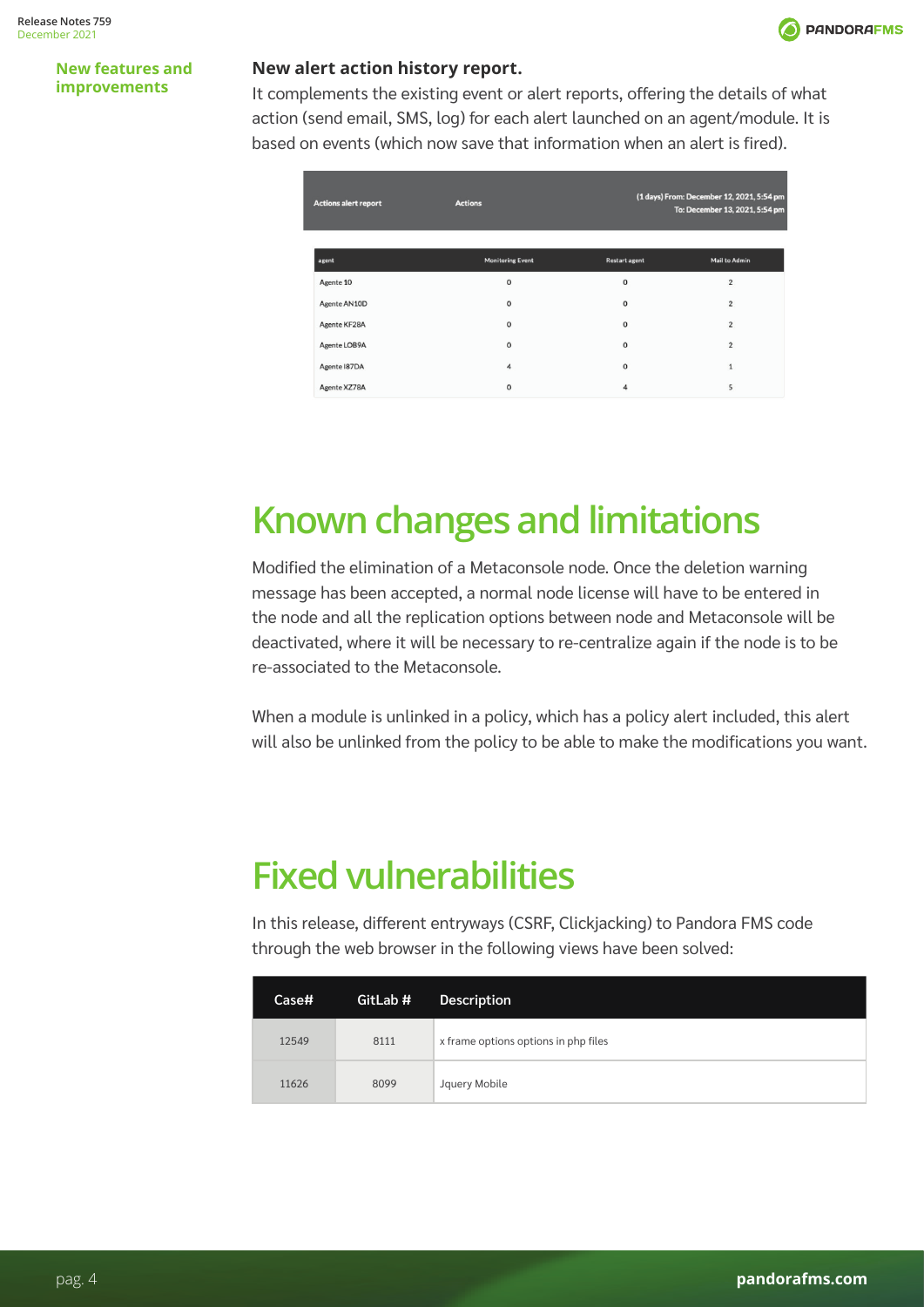

# <span id="page-4-0"></span>**Changes and improvements**

| Support # | GitLab # | Description                                                                                                                          |
|-----------|----------|--------------------------------------------------------------------------------------------------------------------------------------|
| N/A       | 7995     | Modified the general search criteria in both node and Metaconsole so that it is NOT<br>case sensitive                                |
| N/A       | 7947     | Added the necessary fields for editing the integration action with Integria IMS from<br>the Metaconsole for centralized environments |
| 12114     | 7784     | Added search for child groups for report templates in Metaconsole                                                                    |
| N/A       | 8312     | Added the option to sort the list in the IPAM view by description, name or location                                                  |
| N/A       | 7351     | Fixed module library view                                                                                                            |
| N/A       | 8308     | Added link for supernet edit on the supernets map                                                                                    |
| N/A       | 8242     | Added option of special days within the Metaconsole                                                                                  |
| N/A       | 7316     | Modified combo selectors in correlated alerts so that text search are possible                                                       |
| N/A       | 4711     | Added the option to order tickets in the integration with Integria IMS                                                               |
| N/A       | 8307     | Added the ability to display items on supernet maps                                                                                  |
| N/A       | 4710     | Added the possibility of adding attachments when creating tickets in the integration<br>with Integria IMS                            |
| N/A       | 8101     | Added the inventory view within the Metaconsole                                                                                      |
| N/A       | 8311     | Added network filtering by description within IPAM                                                                                   |
| N/A       | 7994     | Added filtering inside the custom fields view in Metaconsole                                                                         |
| 11039     | 6757     | Increased the number of characters to be able to use in labels in a custom graph                                                     |
| 12436     | 8065     | Modified name change management in services, by which new modules were created<br>instead of using existing ones                     |
| N/A       | 8017     | Added features within the alert view in policies                                                                                     |
| N/A       | 7874     | Added alert server settings within the remote server configuration in console                                                        |
| N/A       | 7379     | Added the ability to use the addressn n macro on network and plugin servers                                                          |
| N/A       | 8309     | Added IP column in the sites of the VLAN views in IPAM                                                                               |
| N/A       | 8069     | Added warning message in Command Center when the task queue has a failure in a<br>node or the task is delayed in time                |
| N/A       | 8123     | Disabled the possibility of automatic creation of users by remote authentication when<br>having a centralized environment            |
| N/A       | 7892     | Modified forwarding parameters for agent deployment to take into account its OS                                                      |
| N/A       | 7503     | Added new features for special days, including a calendar                                                                            |
| N/A       | 8310     | Added location field as selector and added to the Sites view in IPAM                                                                 |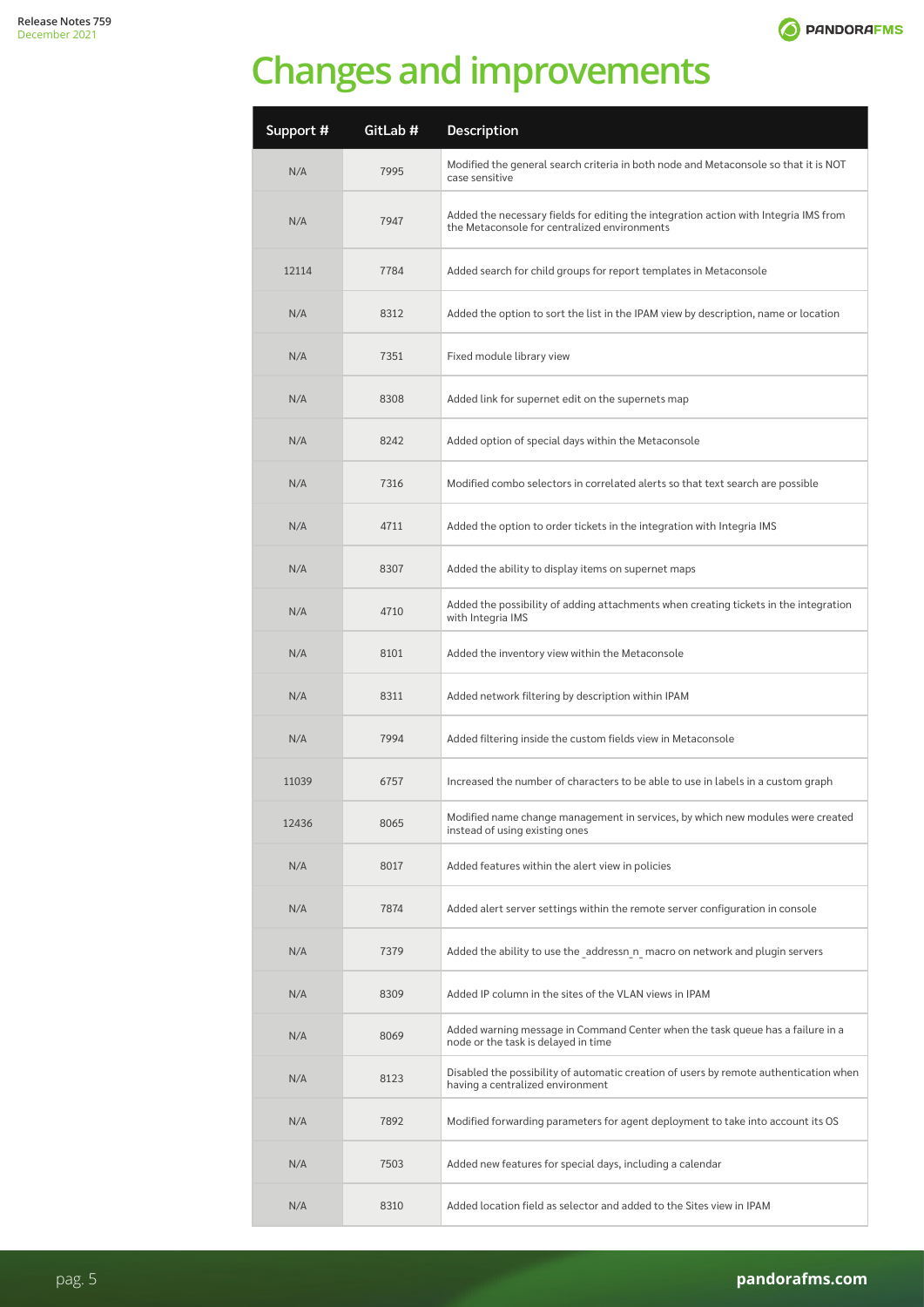**O** PANDORAFMS

### <span id="page-5-0"></span>**Changes and improvements**

| Support # | GitLab # | <b>Description</b>                                      |
|-----------|----------|---------------------------------------------------------|
| N/A       | 8075     | Added new type of alert actions report                  |
| N/A       | 7456     | Added new type of trend predictive module               |
| N/A       | 5188     | Implemented new tab "Sites" in IPAM                     |
| 5173      | 1931     | Added percentage-based status change thresholds         |
| N/A       | 6375     | Added policy auto-enforcement by group                  |
| N/A       | 8130     | New improvements added to Network Configuration Manager |
| N/A       | 3220     | Added new capacity planning modules                     |

# **Bug fixes**

| Support # | GitLab #  | Description                                                                                                                         |
|-----------|-----------|-------------------------------------------------------------------------------------------------------------------------------------|
| 12795     | 8335/8210 | Fixed module alert action editing once the alert is created                                                                         |
| N/A       | 8323      | Fixed AWS RDS monitoring whereby it returned a constant failure even with the<br>discovery task correctly configured                |
| N/A       | 8318/8324 | Modified the transactions made from Metaconsole to node through Command Center<br>to avoid possible desynchronizations due to Mysql |
| N/A       | 8314      | Fixed patch application through Update Manager Offline from Metaconsole to nodes                                                    |
| N/A       | 8306      | Fixed item editing in File Repository Manager                                                                                       |
| N/A       | 8301      | Fixed pandora manage execution without elements that did not show the help<br>correctly                                             |
| 12744     | 8296      | Fixed web module creation in policies both in node and in Metaconsole                                                               |
| N/A       | 8294      | Fixed display of graphs where it took a general token from the setup when it should<br>first take the specific one from the graphs  |
| 12220     | 8292      | Modified password retrieval in Update Manager Online and Offline by which it did not<br>decrypt the password if necessary           |
| N/A       | 8278      | Corrected agent graph display in Pandora FMS OpenSource version                                                                     |
| 12706     | 8277      | Fixed filtering by more than one field within the alert list                                                                        |
| 11845     | 8269      | Fixed alert correlations when filtering by secondary groups was used                                                                |
| N/A       | 8267      | Fixed dynamic service calculation                                                                                                   |
| N/A       | 8266      | Fixed the SQL error in Metaconsole policies when adding an agent to a policy when<br>there are two or more nodes                    |
| 12655     | 8265      | Modified agent migration checks between nodes with Metaconsole to ignore policies<br>with empty elements                            |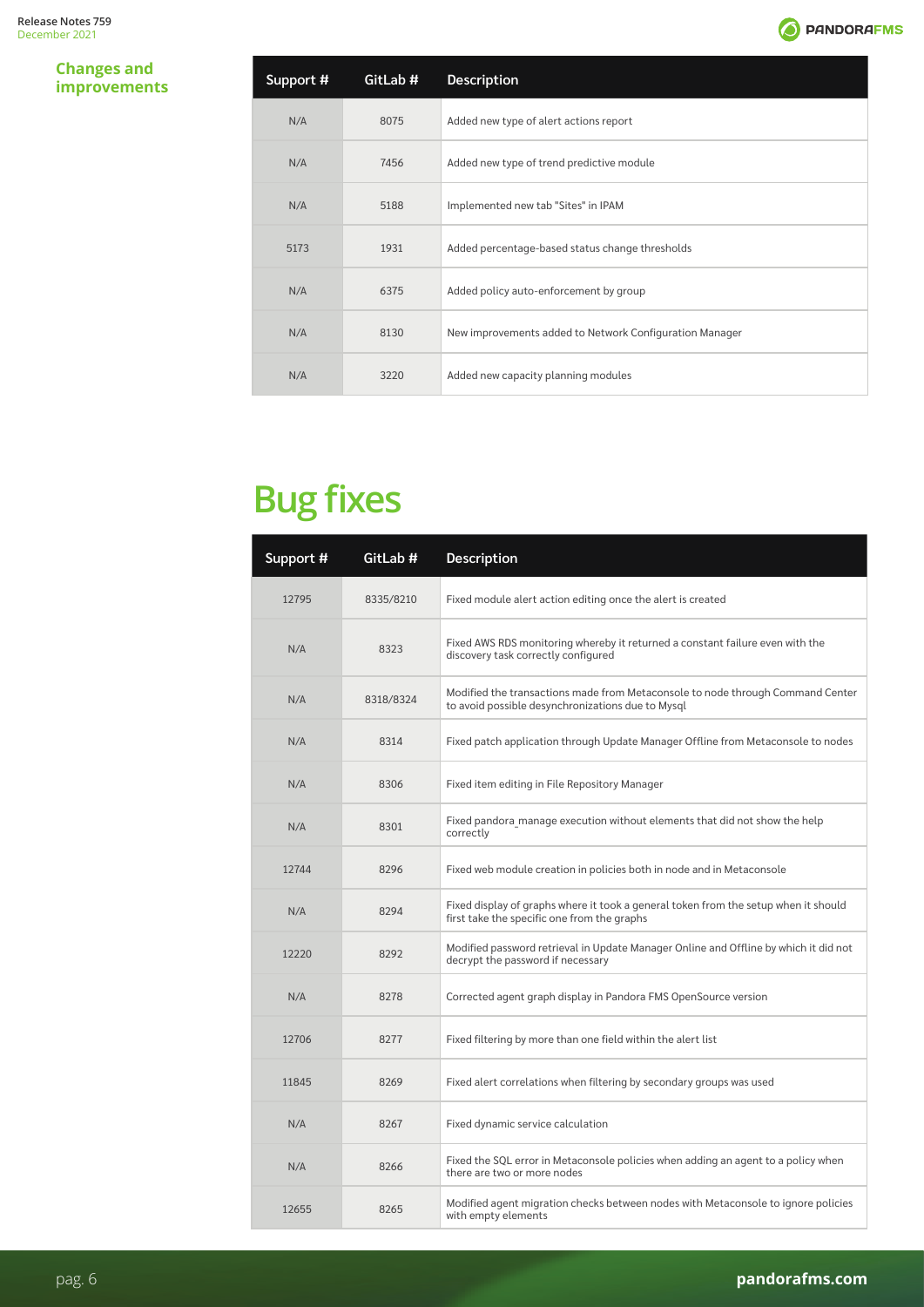

| <b>Bug fixes</b> | Support # | GitLab #       | <b>Description</b>                                                                                                                                                                              |
|------------------|-----------|----------------|-------------------------------------------------------------------------------------------------------------------------------------------------------------------------------------------------|
|                  | N/A       | 8257           | Fixed the visual error of user profiles where those referring to visual consoles could<br>not be seen                                                                                           |
|                  | N/A       | 8254/8169      | Item filtering error when using group filtering, since child groups were ignored                                                                                                                |
|                  | 12677     | 8251           | Fixed deletion + simultaneous addition of IP in an agent whereby the agent's IP was<br>left blank instead of entering the new IP                                                                |
|                  | 12677     | 8250           | Fixed agent deletion in console                                                                                                                                                                 |
|                  | N/A       | 8247           | Added the resolution and closed by fields in integration with Integria IMS when closing<br>a ticket                                                                                             |
|                  | 12653     | 8239           | Fixed data resolution through SNMP Wizard when using a satellite server as<br>destination server                                                                                                |
|                  | 12645     | 8237           | Fixed error 500 in a service view if you have an element with the option of Command<br>line Snapshot active                                                                                     |
|                  | N/A       | 8236           | Fixed discovery task in ARM for satellite server                                                                                                                                                |
|                  | N/A       | 8235           | Fixed SAML-based authentication method for centralized environments                                                                                                                             |
|                  | N/A       | 8228           | Modified the use of CLI for operations on users when it is a centralized environment                                                                                                            |
|                  | 12636     | 8226           | Modified the display of the Netflow report by which it was seen with a reduced size                                                                                                             |
|                  | N/A       | 8224           | Modified the use of CLI for operations on users when it is a centralized environment                                                                                                            |
|                  | N/A       | 8221           | Fixed visual error whereby when creating an agent in Metaconsole it always came<br>out as having been created in the first node of the metasetup even if it was correctly<br>created in another |
|                  | N/A       | 8215           | Fixed user creation where any user could select any group instead of just their<br>assigned groups                                                                                              |
|                  | N/A       | 8203           | Fixed entities appearing in custom graphs                                                                                                                                                       |
|                  | 12568     | 8200/8184/7688 | Fixed agents, module and alert counting in tactical view for administrator users                                                                                                                |
|                  | N/A       | 8197/8192      | Fixed inventory alerts, both editing and filtering by blacklist                                                                                                                                 |
|                  | N/A       | 8191           | Fixed event redirection from a service map where filtering was not applied correctly                                                                                                            |
|                  | N/A       | 8190           | Fixed visual bug when cleaning agents from policies where despite cleaning correctly,<br>the failure always came out                                                                            |
|                  | N/A       | 8185           | Fixed asynchronous data type module creation without filling the data configuration<br>field                                                                                                    |
|                  | N/A       | 8175           | Fixed the inventory template item in Metaconsole reports                                                                                                                                        |
|                  | N/A       | 8174           | Fixed policy import errors in Metaconsole                                                                                                                                                       |
|                  | N/A       | 8172           | Fixed editing event comments in Metaconsole                                                                                                                                                     |
|                  | N/A       | 8168           | Modified the tactical view in Metaconsole to take into account group ACL propagate                                                                                                              |
|                  | N/A       | 8167           | Fixed node access for user without permission in its first login                                                                                                                                |
|                  | N/A       | 8163           | Fixed Agent Alert item in Metaconsole reports                                                                                                                                                   |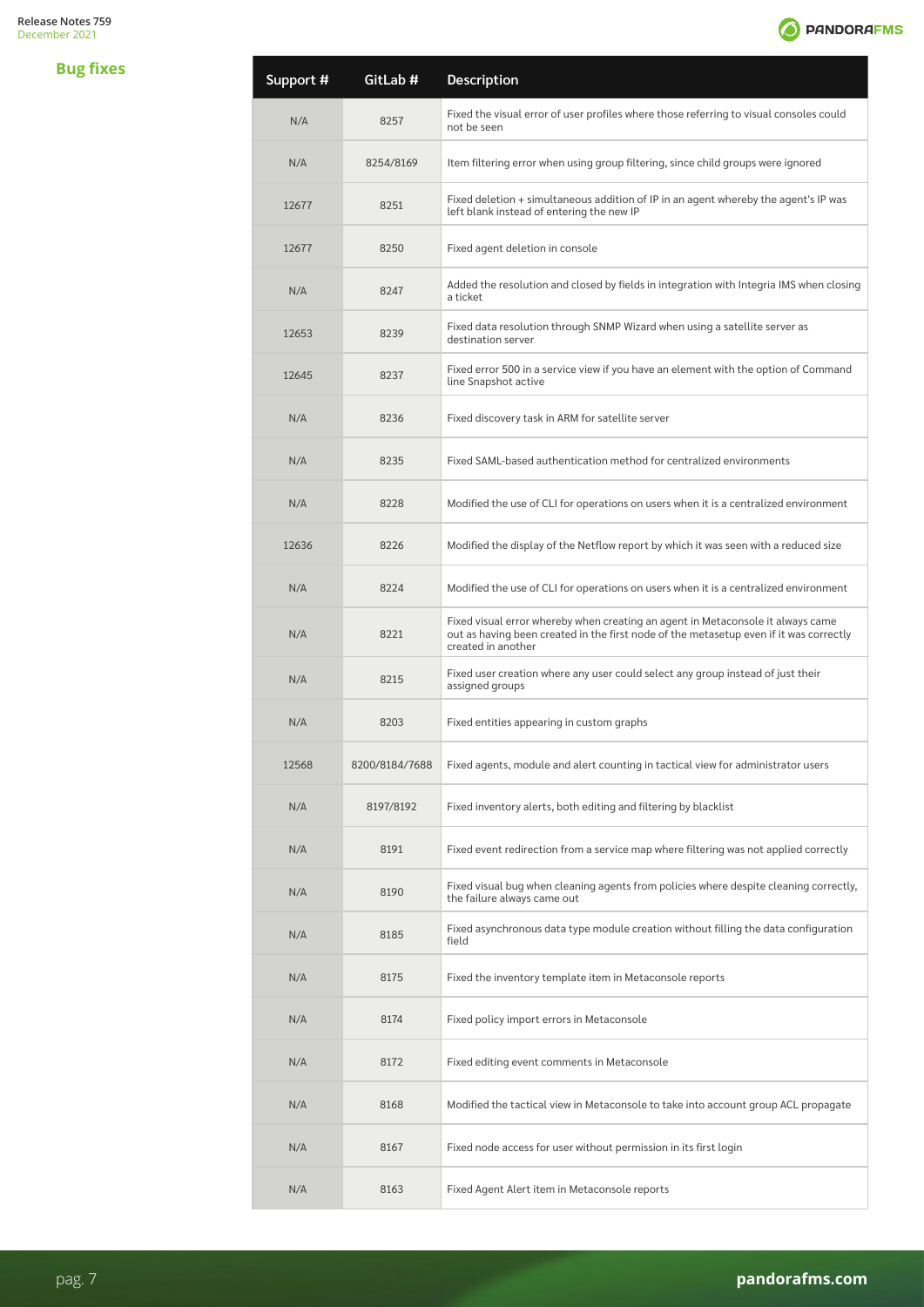

| <b>Bug fixes</b> | Support # | GitLab #       | <b>Description</b>                                                                                                                                   |
|------------------|-----------|----------------|------------------------------------------------------------------------------------------------------------------------------------------------------|
|                  | N/A       | 8159           | Modified migration of agents between servers through Metaconsole that would cause<br>the server to crash if there was a history database             |
|                  | N/A       | 8154           | Fixed non-synchronism of visual style options between Metaconsole and Node                                                                           |
|                  | N/A       | 8146           | Fixed event filtering in the latest events widget in a Dashboard                                                                                     |
|                  | N/A       | 8144           | Fixed the visual error of displaying the full name of Dashboard or favorite visual<br>console                                                        |
|                  | N/A       | 8143           | Modified the general Pandora FMS search engine to obtain correct data                                                                                |
|                  | N/A       | 8142           | Modified label filtering by which, if it did not return any results to the specified filter, it<br>would remain in a loop without returning anything |
|                  | N/A       | 8139           | Fixed case sensitive in report items                                                                                                                 |
|                  | N/A       | 8138           | Fixed counting in module group view                                                                                                                  |
|                  | N/A       | 8136           | Fixed deployment in policy tree view in node                                                                                                         |
|                  | N/A       | 8134           | Fixed filtering by modules in tag tree view                                                                                                          |
|                  | N/A       | 8133           | Fixed filtering by modules in tag tree view                                                                                                          |
|                  | 12574     | 8128           | Fixed agent display in report templates in Metaconsole with proper permissions                                                                       |
|                  | N/A       | 8125           | Modified the auto deletion of global administrator user when all profiles are deleted<br>at the same time                                            |
|                  | N/A       | 8124           | Modified authentication for global administrator user by which it always has to go<br>through local and not remote verification                      |
|                  | 12553     | 8114           | Fixed the macro moduledata X for modules that have history enabled                                                                                   |
|                  | 12546     | 8109           | Fixed call to the add agent policy by id api in Metaconsole                                                                                          |
|                  | N/A       | 8105/8039/8040 | Revised and corrected several items in visual consoles                                                                                               |
|                  | N/A       | 8098           | Fixed filtering in agents/alerts view                                                                                                                |
|                  | N/A       | 8088           | Fixed visual error in event alerts in selector combos whereby the default option always<br>appears even if it is properly configured                 |
|                  | N/A       | 8073           | modified the install.php which failed to give the last permissions in the database                                                                   |
|                  | N/A       | 8066           | Fixed LDAP authentication errors when using the PHP option                                                                                           |
|                  | N/A       | 8063           | Fixed group recursion filtering in bulk module operations                                                                                            |
|                  | N/A       | 8053           | Fixed visual failure of the header in the public URL of a dashboard in its first load                                                                |
|                  | N/A       | 8052           | Fixed the data display of a module in the services tree view in Metaconsole                                                                          |
|                  | N/A       | 8049           | Fixed the editing of the visual console widget in a dashboard where it gave a 500 error<br>when switching between visual consoles                    |
|                  | N/A       | 8044           | Fixed visual bug of event ID in event details when it is grouped                                                                                     |
|                  | N/A       | 8041           | Fixed the inclusion of module graphics through wizard in visual consoles                                                                             |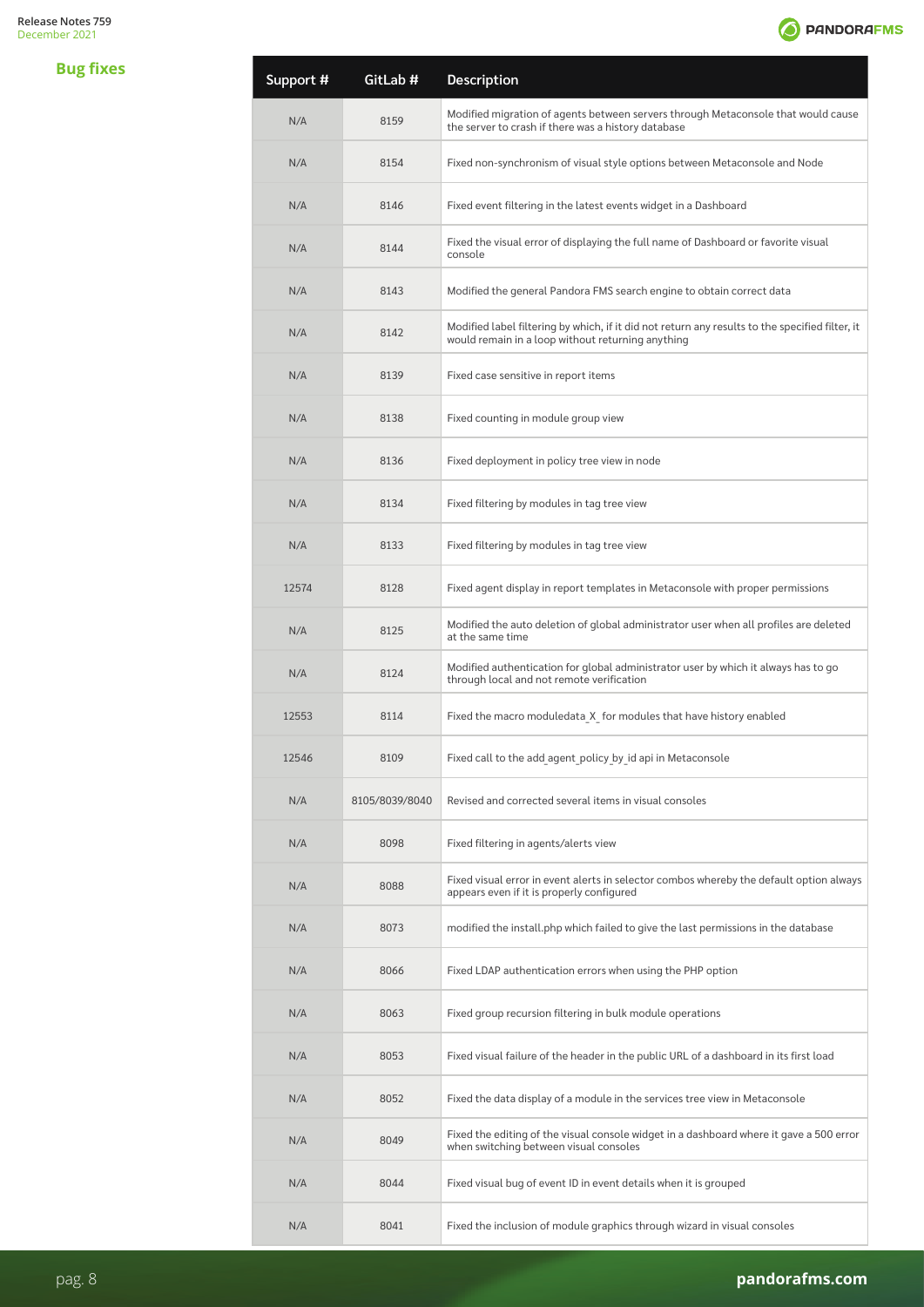

<span id="page-8-0"></span>

| <b>Bug fixes</b> | Support # | GitLab #       | Description                                                                                                                 |
|------------------|-----------|----------------|-----------------------------------------------------------------------------------------------------------------------------|
|                  | N/A       | 8040           | Fixed visual error when editing a module graphic in a visual console whereby the<br>background changed to transparent       |
|                  | N/A       | 8039           | Fixed network link item editing in visual consoles                                                                          |
|                  | 12442     | 8037/7884      | Fixed the creation of new items in visual consoles in Metaconsole                                                           |
|                  | N/A       | 8023           | Fixed the visual error in policy view whereby group filtering does not disappear once<br>chosen                             |
|                  | N/A       | 8019           | Fixed visual errors in the modal window of adding networks to a supernet                                                    |
|                  | 12425     | 7997           | Fixed coloring in service tree view when an item is disabled                                                                |
|                  | N/A       | 7986           | Added again the option to disable the event generated by an event alert being<br>triggered                                  |
|                  | N/A       | 7966           | Removed the "none" option for the service item in a visual console                                                          |
|                  | N/A       | 7962           | Fixed visual error of the new "not condition" token in the modules view                                                     |
|                  | N/A       | 7959           | Fixed the display of the modal window of audible alerts                                                                     |
|                  | 12350     | 7929           | Policy cloning modified to keep the force application token active                                                          |
|                  | N/A       | 7918           | Modified save text in SLA items in reports that led to saving errors                                                        |
|                  | N/A       | 7917           | Modified button change in Custom SQL editing                                                                                |
|                  | N/A       | 7916           | Modified the agentgroup macro to show the group name instead of its group ID                                                |
|                  | 12337     | 7912           | Fixed filtering in tree view widget in dashboards                                                                           |
|                  | N/A       | 7905           | Fixed visual glitch in agent/alert view in dark mode                                                                        |
|                  | N/A       | 7904           | Fixed visual glitch in tag view in dark mode                                                                                |
|                  | N/A       | 7902           | Fixed visual error in the modal window when editing alert actions in modules                                                |
|                  | 12309     | 7895           | Modified the incremental item in reports so that it gets the decimals correctly only if<br>necessary                        |
|                  | 12272     | 7875/7729      | Fixed the report in CSV to preserve the structure in case of querying SQL                                                   |
|                  | N/A       | 7844/7839/7838 | Revised, corrected and added the elements of Pandora FMS console for the correct<br>operation of its Enterprise ACLs system |
|                  | N/A       | 7843           | Fixed warning message when activating the event read only token in centralized node                                         |
|                  | N/A       | 7807           | Fixed editing agent plugins from the console for Windows agents                                                             |
|                  | 11001     | 7799           | Fixed action and command hierarchy for SNMP alerts                                                                          |
|                  | N/A       | 7593           | Fixed redirection in remote components when performing a search after having<br>previously edited one                       |
|                  | N/A       | 8156           | Fixed collection forwarding in environments with php 7.4 from Metaconsole to node                                           |
|                  | N/A       | 8116           | Fixed the status of network modules when the server runs out of memory                                                      |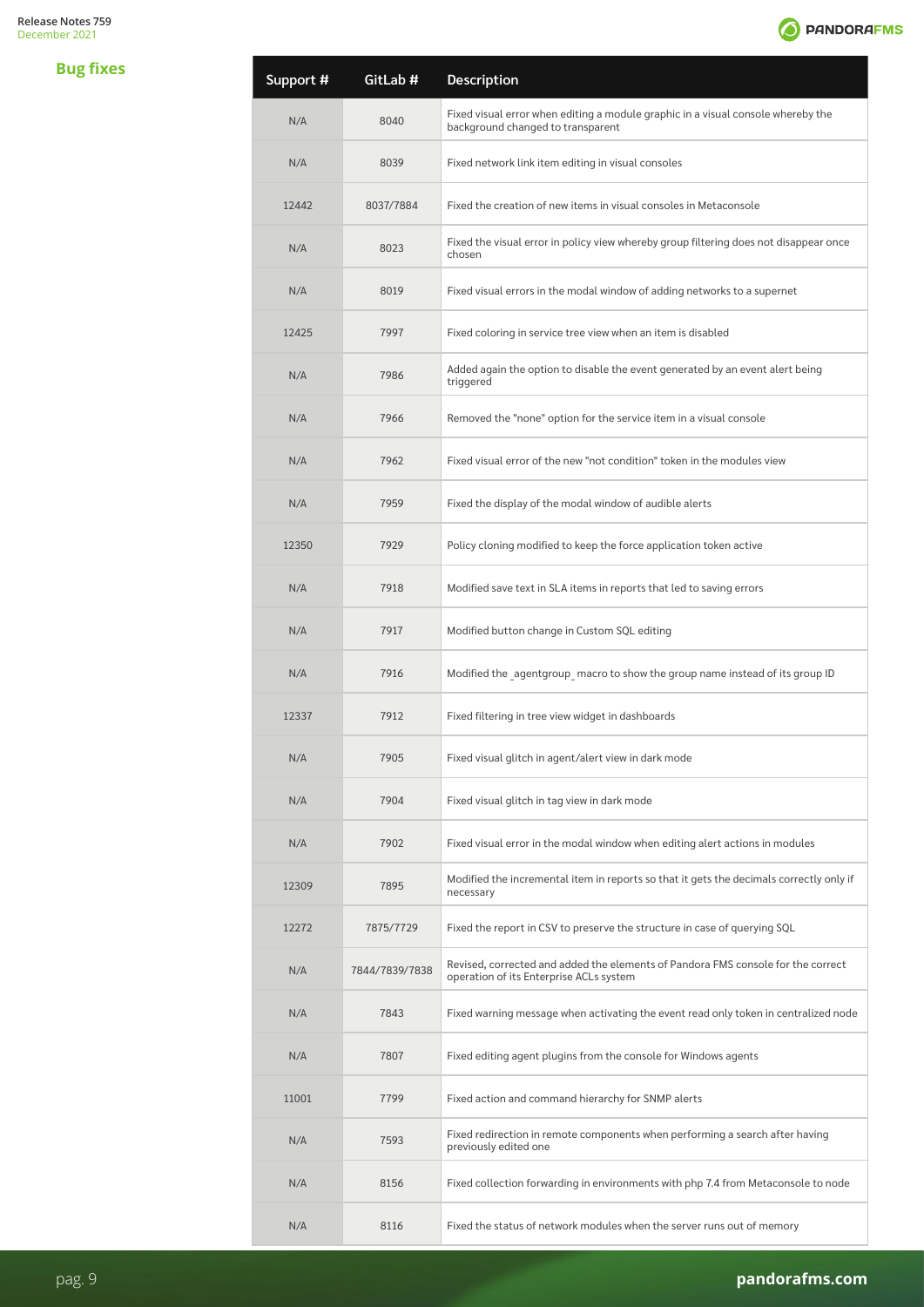

<span id="page-9-0"></span>

| Support # | GitLab # | <b>Description</b>                                                         |
|-----------|----------|----------------------------------------------------------------------------|
| 11965     | 7790     | Deleted temporary file mass creation in the jmx plugin                     |
| 12154     | 7787     | Fixed debug mode of web modules that cut URLs                              |
| N/A       | 8042     | Fixed event comments bug for grouped events, so that it shows all comments |

# **Documentation update**

| Case # | GitLab # | <b>Description</b>                                                                              |
|--------|----------|-------------------------------------------------------------------------------------------------|
| N/A    | 8343     | Updated IPAM documentation                                                                      |
| N/A    | 8268     | Updated addressn n macro documentation                                                          |
| N/A    | 8261     | Improvement and update of the documentation of the usable variables in pando-<br>ra server.conf |
| N/A    | 8234     | Added documentation of special days for Metaconsole                                             |